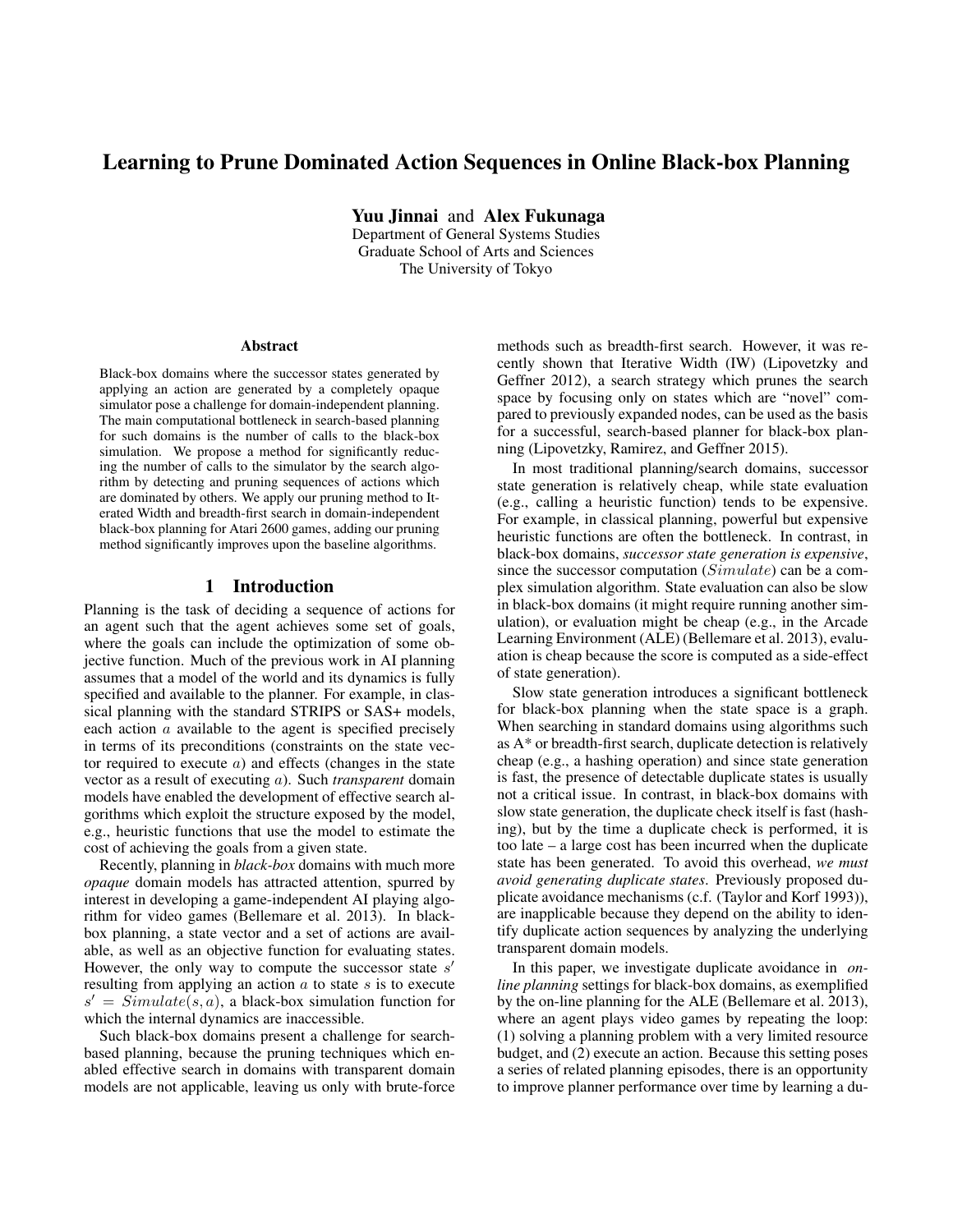plicate avoidance strategy.

Specifically, we seek to eliminate actions (and sequences of actions) which are dominated by others (and lead to duplicate states). For example, in the ALE, which simulates an Atari 2600 game machine, 18 actions are always available (the joystick has 9 states – up/down/left/right/4 diagonals/"neutral", and the "fire" button has 2 states, 9x2=18). Previous work in search-based planning for the ALE treats all 18 actions as applicable at every state (Lipovetzky, Ramirez, and Geffner 2015; Shleyfman, Tuisov, and Domshlak 2016). However, in any particular game, many of these 18 actions are dominated ("useless"): First, some actions are trivially dominated because they are completely ignored, or the program always treats them as being equivalent to other actions (e.g., in some games, the state of the "fire" button is irrelevant). Second, some actions are *conditionally* dominated because, in a given context, the action results in the same state as another action (e.g., in a maze-based game, if the agent is stuck against a wall to the left, then the "left" action is useless because (in some games) it results in the same state as "no action"). More generally, *sequences of actions* can be useless. For example, some actions can have *cooldown periods*, i.e, after action a is used, executing  $a$  again has no effect for the next  $t$  seconds (e.g. firing missiles in shooting games).

Given the exogenous events are deterministic, dominated action sequences lead to duplicate states, so this paper focuses on avoiding dominated action sequences. If the domain is transparent, dominated actions can be detected trivially by analyzing domain models, and dominated action sequences can be pruned using methods such as duplicate action sequence detection (Taylor and Korf 1993), symmetry detection (Fox and Long 1999; Pochter, Zohar, and Rosenschein 2011), and strong stubborn sets (Wehrle et al. 2013). However, in black-box planning, pruning dominated actions and action sequences is nontrivial because we can not be certain whether an action is truly dominated, or merely appears to be dominated due to the context provided by the current game state.

We propose Dominated Action Sequence Detection (DASD), an approach to detecting actions which are likely to be dominated by other action(s) in the course of online planning. DASD can be applied to online planning using any standard search algorithm (e.g., breadth-first search, IW) in order to prune dominated action sequences. We first propose Dominated Action Sequence Pruning (DASP), which assumes a static environment and classifies actions as being either dominated or non-dominated. Next, we propose Dominated Action Sequence Avoidance (DASA), a method to detect context-dependent (conditional) dominated action sequences, which learns the ratio of duplicate nodes generated by actions. DASA assigns a low probability of expanding action sequences that result in more duplicates (i.e., dominated actions), in order to avoid wasting search resources on unfruitful actions, and instead invests more resources into more promising (non-dominated) actions. We evaluate DASA and DASP applied to p-IW(1), IW(1) and breadth first search (BrFS) on 53 games in the ALE, and show that on all three search methods, DASA improved the perfor-

mance compared to the baseline search method as well as the baseline method using a hand-coded (human-generated), game-specific, restricted action set.

### 2 Background

A black box planning problem is a tuple  $B$  $(V, A, Sim, I, U)$ . *V* is a set of variables, each with a discrete domain  $D(v_i)$ . A state is a combination of  $v_i$  for each V . A is the set of *available actions*. Any action in A can be applied at any state. The effects of  $a \in A$  are computed using the black box simulation function Sim. Sim is a function which takes two parameters.  $Sim(a, s)$  returns the state resulting from applying  $\alpha$  to state  $\alpha$ . I is an initial assignment of values to  $V$ .  $U$  is a utility function. The objective is to find a state s which maximizes  $U(s)$  (satisficing, black-box planning uses a  $U$  which is maximal when desired (goal) attributes are satisfied, zero otherwise). In this paper, we assume that the environment is deterministic, i.e., Sim is deterministic.

The lack of useful knowledge makes search difficult. Brute-force, exhaustive search algorithms such as breadthfirst search can be applied, but does not scale well (Bellemare et al. 2013). More focused search techniques which do not depend on heuristics are needed. Iterative Width (Lipovetzky, Ramirez, and Geffner 2015) is breadth-first search with novelty-based pruning: a newly generated state is pruned if it does not make a new atom true.  $IW(1)$  has been shown to perform well in classical planning (Lipovetzky and Geffner 2012), Atari games in the ALE environment (Lipovetzky, Ramirez, and Geffner 2015), and General video game playing (Geffner and Geffner 2015). p-IW (Shleyfman, Tuisov, and Domshlak 2016) further improves the pruning by considering the reward in addition to novelty.

*Online, black-box planning* is a real-time search problem (Korf 1990), where we are given an initial black-box planning instance  $B_0$ , and a resource limit (e.g., time limit, limit on number of node generations, etc.). An agent for online black-box planning behaves as follows: [Step 1, initialization]: *I* is initialized to  $I_0$ . [Step 2, termination check]: If some termination condition has been met, then terminate. [Step 3, planning episode]: The agent applies a planning algorithm  $P$  until the resource limit is exhausted, at which point the agent selects an action a to execute. [Step 4, world update]: The agent executes a, resulting in an updated world state  $s' = Apply(a, s)$ . In black-box domains where the simulator *Sim* is a perfect model of the actual world inhabited by the agent, then  $Apply(a, s) = Sim(a, s)$ . [Step 5]: Set  $I = s$ , and go to step 2.

In step 3 (planning episode), after the planning algorithm is terminated, the selection of the action to execute in step 4 can be implemented in many different ways. In a satisficing problem, if a path has been found to a goal (maximal utility) state, then the first step on that path should be selected. However, in most cases, such a path is unavailable, so the action is chosen based on the search space that has been explored so far, e.g., choose the first step in the path with the highest utility frontier node. For example, in the ALE domain, previous work selects the first step which leads to the highest discounted accumulated reward (Bellemare et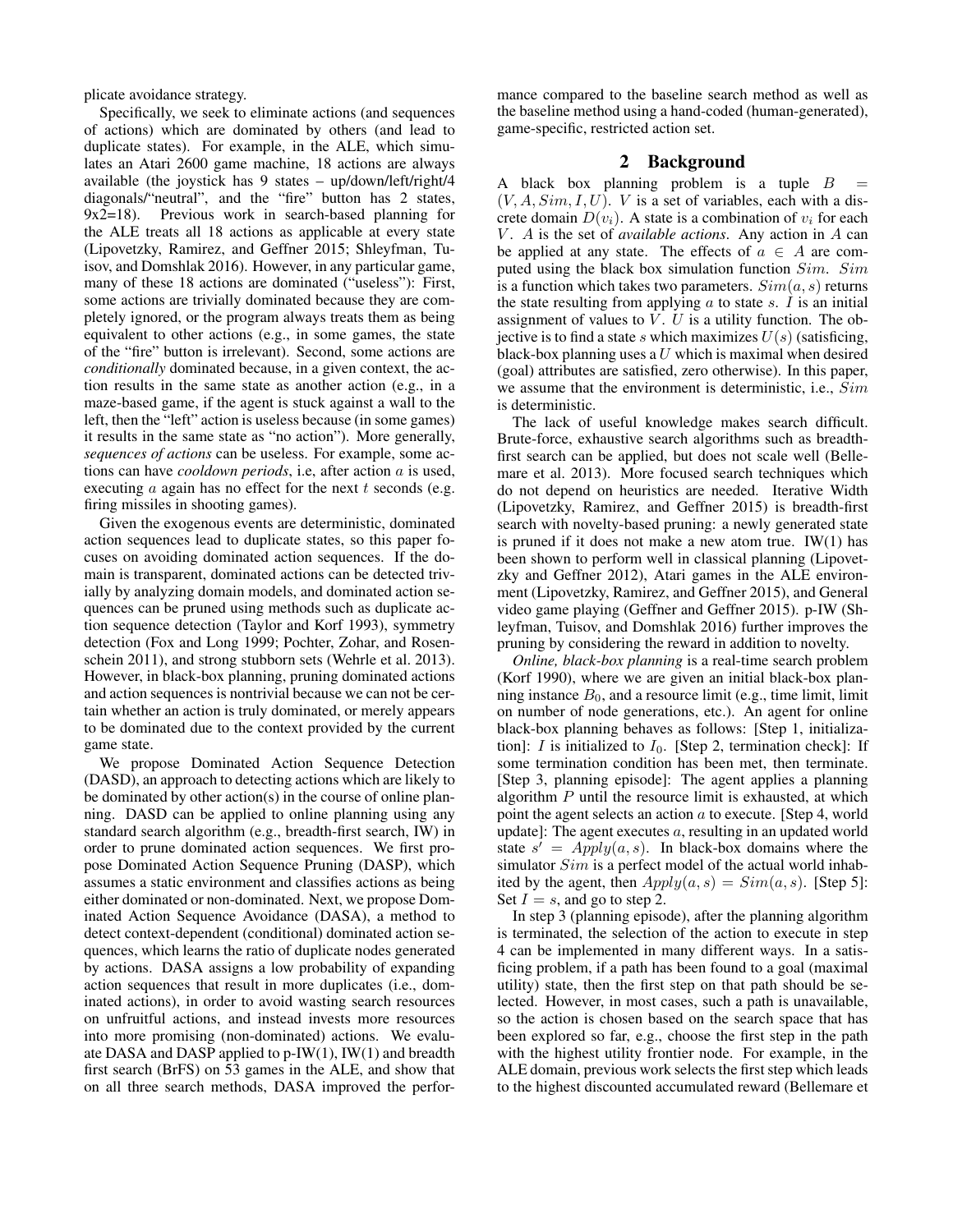al. 2013; Lipovetzky, Ramirez, and Geffner 2015). Planning episodes can re-use work (search) performed in previous planning episodes, and all nodes generated in previous planning episodes can be cached.

Taylor and Korf (1993) proposed a standard method for dominated action sequence elimination in deterministic domains with transparent models, based on the following criterion for determining dominance: An action sequence S1 dominates S2 if and only if (1)  $Cost(S1) \le Cost(S2)$ , (2)  $S1$  is applicable whenever  $S2$  is applicable, and (3) Applying  $S1$  and  $S2$  to state s always result in the same resulting state s'. In black-box planning, all available actions are always "applicable" – any action can be given as input to the simulator. However, action effects can not be predicted without executing the simulation, i.e., any conclusions about the equivalence of actions is only valid with respect to states which have actually been generated, and are not guaranteed to hold for states which have not yet been generated. Thus, it is not possible be certain whether Taylor and Korf's dominance criterion holds for any two action sequences in a black-box domain. Also, their method, which was originally designed for a single planning episode, learns a finite state machine (FSM) which detects and prunes sequences of actions leading to dominated states in a preprocessing step prior to the search; the FSM is used to prune actions during the single planning episode. In an online planning setting, instead of a single preprocessing/learning step, we can continuously apply learning, constantly improving a learned model across planning episodes. Therefore, we propose an approach which is adapted for online, black-box planning.

## 3 Dominated Action Sequence Pruning (DASP)

To improve the performance of planning episodes (Step 3) of the online black-box planning, we propose Dominated Action Sequence Pruning (DASP), a method to eliminate dominated action sequences in black-box planning.

The set of all actions which can be executed by an agent is the set of *available actions*  $(A_{avail})$ . For example, there are 18 available actions in Atari games. The *available action sequence set*  $A_{avail}^L$  is the set of sequences of available actions with the maximum length of  $L$ . Out of these, many are "useless" for a given domain that the resulting state of the action is always duplicated. We refer to such action sequences as *dominated action sequences*. More formally:

**Definition 1.** An action sequence set  $A^N$  dominates action sequence a if for all s there exists an action sequence  $a' \in$  $A^{\tilde{N}}$  such that  $succ(\mathbf{a}, s) = succ(\mathbf{a}', s)$ 

where  $succ(a, s)$  is the successor generator function and  $succ(a, s)$  returns the state which results from applying the sequence of actions  $\mathbf{a} = (a_0, a_1, ..., a_{n-1})$  to state s, i.e.,  $succ(\mathbf{a}, s) = s_n, s_i = succ(s_{i-1}, a_{i-1}), s_0 = s.$ 

A set of action sequences of maximum length  $L(A^L)$  is sufficient if it dominates all action sequences in  $A_{avail}^L$ .

**Fact 1.** Let  $A<sup>L</sup>$  be a sufficient action sequence set. For every state s, a set of successor states of s generated by  $A<sup>L</sup>$  is equal to a set of successor states of s generated by  $A_{avail}^L$ .

*Proof.* For all  $\mathbf{a}' \in A_{avail}^L \setminus A^L$ , as  $\mathbf{a}'$  is dominated by  $A^L$ ,  $\{s' | s' = succ(\mathbf{a}, s), \mathbf{a} \in A^L\} = \{s' | s' = succ(\mathbf{a}, s), \mathbf{a} \in A^L\}$  $\{A \cup \{a'\}\} = \{s'|s' = succ(\mathbf{a}, s), \mathbf{a} \in A^L \cup (A^L_{avail} \setminus \mathbf{a}\})$  $A^L$ ) }.

Therefore, a sufficient action sequence set is sufficient to search the entire search space for the planning domain. To reduce the number of calls to succ, it is always beneficial to have smaller action sequence set. A *minimal* action sequence set is a sufficient action sequence set with the smallest cardinality.

Definition 2. An environment (domain) is *static* if for all pair of action sequences  $\mathbf{a}, \mathbf{a}'$ , if  $\exists s_0$  s.t.  $succ(\mathbf{a}, s_0) =$  $succ(\mathbf{a}', s_0)$ , then  $succ(\mathbf{a}, s) = succ(\mathbf{a}', s)$  holds  $\forall s$ .

If the environment is static, then expanding once for each action is sufficient to obtain a minimal action sequence set by Algorithm 1 below.

#### Algorithm 1. [Find minimal action sequence set]

- 1. Initialize  $A_{min}^L$  to the set of all action sequences which generate one or more non-duplicate nodes.
- 2. Let  $G = (V, E)$  be a hypergraph where  $v_i \in V$  represents an action sequence  $a_i$  with no non-duplicate search nodes, and hyperedge  $e(v_0, v_1, \ldots, v_n) \in E$  if there exist one or more duplicate search nodes generated by all of  $a_0, a_1, ..., a_n$  but not by any other actions sequences.
- 3. Add the minimal vertex cover of G to  $A_{min}^L$ .

Theorem 1. In a static environment, if an input includes a node  $s_i$  that we expanded all of  $succ(\mathbf{a}, s_i)$ ,  $\mathbf{a} \in A_{avail}^L$ , then Algorithm 1 returns a minimal action sequence set. [Proof in supplement]

During the first  $k$  planning episodes, DASP performs no pruning. After the k-th planning episode, L-step DASP finds an action sequence set  $A<sup>L</sup>$  using Algorithm 1, based on the search tree explored in previous planning episodes. The input of Algorithm 1 is a set of sets of action sequences which generated one or more common duplicate nodes from the same state in any of the previous planning episodes. Based on this input, Algorithm 1 generates its hypergraph  $G$  with hyperedge  $e(v_0, v_1, \ldots, v_n)$  iff action sequences  $a_0, a_1, a_2, \ldots$ corresponding to  $v_0, v_1, v_2...$  generated common duplicate nodes from some state s, but not by any other actions sequences.

DASP only uses  $A<sup>L</sup>$  for the rest of the planning episodes, except for the first node expansion in each episode. That is, when expanding a state  $s$ , which is reached by a trajectory  $(a_0, a_1, ..., a_n)$ , an action a is applied only if all of  $(a)$ ,  $(a_n, a)$ ,  $(a_{n-1}, a_n, a)$ , ... are in  $A<sup>L</sup>$ . As a heuristic mechanism for recovering from incorrectly pruned action sequences, for the first node expansion in each episode, we apply all the available actions including dominated action sequences. If a dominated action sequence generates a nonduplicate node, then the action sequence will be put in  $A<sup>L</sup>$ for the next planning episode by Algorithm 1.

In many cases, an environment is not static. However, even in a dynamic environment, using Algorithm 1, we get an action sequence set smaller or equal to the size of a minimal action sequence set.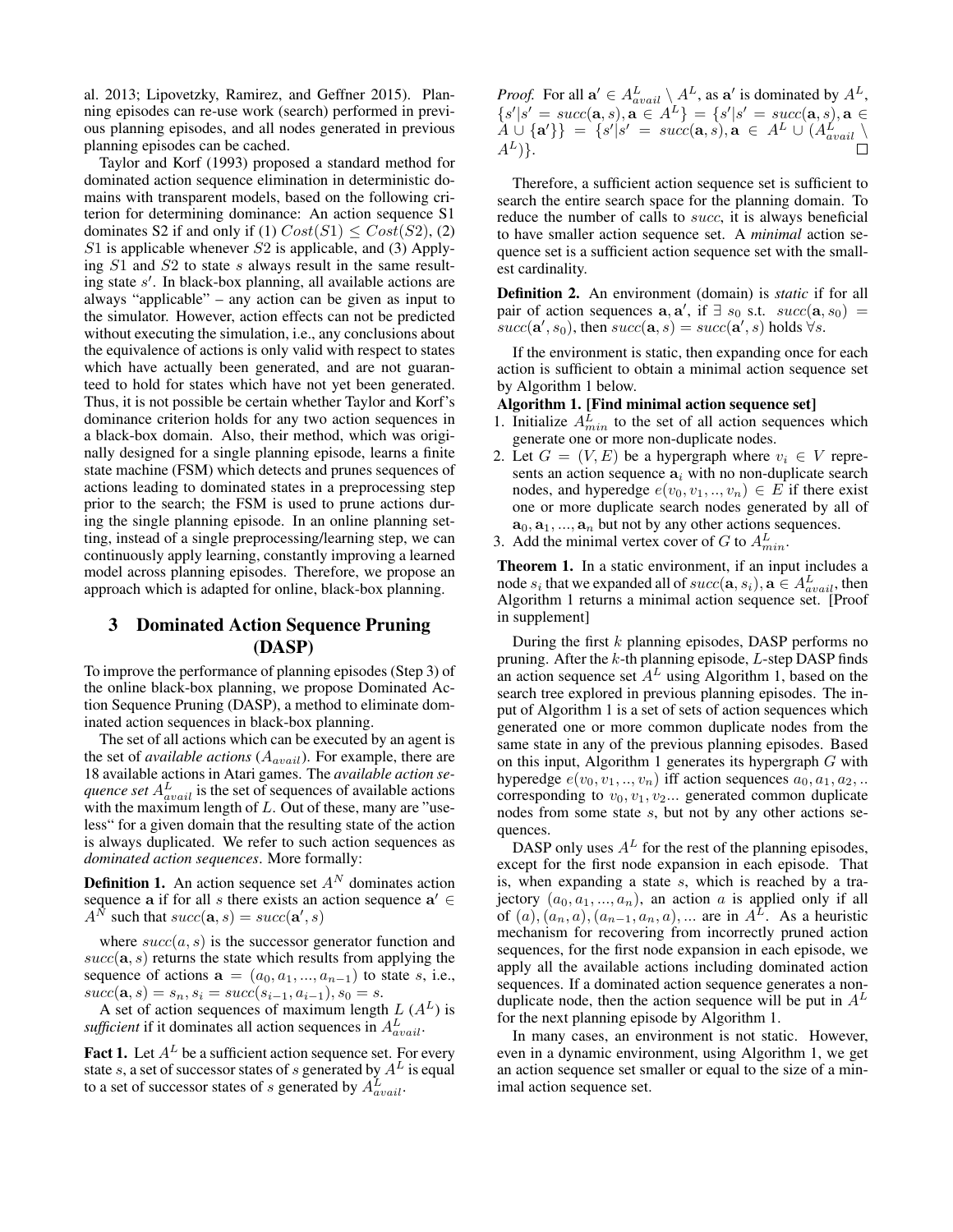Fact 2. Let  $A^L$  be the action sequence set returned by Algorithm 1.  $|A^L|$  is smaller or equal to the size of a minimal action sequence set.

*Proof.* Action sequences which generate one or more nonduplicate nodes can be modeled as a node with a self-loop edge in G. The size of a minimal vertex cover only decreases when we remove an edge from G. П

## 4 Dominated Action Sequence Avoidance (DASA)

DASP assumes a static environment where actions are either effective all the time or not at all. However, in many domains, most of the actions are conditionally effective, an action has a unique outcome for *some* states, but not for all states in the domain. We define *conditional dominance* as:

**Definition 3.** A set of action sequences  $A<sup>L</sup>$  conditionally dominates an action sequence  $a$  if there exists a state  $s$  and an action sequence  $\mathbf{a}' \in A^L$  s.t.  $succ(\mathbf{a}, s) = succ(\mathbf{a}', s)$ .

For example in pacman, the *up* action is only effective when there is no obstacle above the pacman. Thus, *up* is conditionally dominated by *neutral*.

Unfortunately, DASP does not work well on conditionally dominated action sequences. First, DASP may preemptively prune conditionally dominated action sequence out of the search completely if the action sequence is dominated in the first  $k$  planning steps (i.e., false positives). The only mechanism in DASP to recover an incorrectly pruned action sequence is when it is applicable from the first node in the search. Figure 1b shows the maximum size of action set detected as non-dominated actions throughout the game (from the  $k$ -th planning episode to the end of the game) in the ALE environment by 1-step DASP, compared to the humangenerated restricted action set. This suggests that many of the actions are preemptively pruned and never recovered.

Second, even if an action sequence is almost always dominated, the inability of DASP to identify conditionally dominated action sequences means that such action sequences are always generated, significantly increasing the number of calls to the expensive succ function.

Therefore, it should be more beneficial to consider whether an action is valid in the current context rather than to consider whether an action is used in the whole domain. To this end, we propose DASA, a method to estimate the probability of actions being dominated in the next planning episode.

**Definition 4.** Let " $\lt$ " denote a total ordering on an action sequence set.  $s' = succ(\mathbf{a}, s)$  is *new* if there is no action sequence  $\mathbf{a}_m \langle \mathbf{a}_n \rangle$  such that  $succ(\mathbf{a}_n, s) = succ(\mathbf{a}_m, s)$ . A node is *old* if it is not new.

Let  $p(\mathbf{a}, t)$  be the fraction of new nodes generated by action sequence a in the  $t$ -th planning episode. We define  $p^*(\mathbf{a}, t+1)$  as:

$$
p^*(\mathbf{a}, 0) = 1,
$$
  

$$
p^*(\mathbf{a}, t + 1) = (p(\mathbf{a}, t) + \alpha p^*(\mathbf{a}, t))/(1 + \alpha),
$$
 (1)

where  $\alpha$  is a discount factor.  $p^*(\mathbf{a}, t+1)$  is an estimate for the ratio of new nodes by action sequence a on  $t + 1$ -th planning episode based on the experience of previous  $t$  planning episodes. If the number of nodes generated (including new/old nodes) by action sequence  $a$  in the  $t$ -th planning episode is 0, then  $p^*(a, t + 1) = p^*(a, t)$ .

Unlike DASP which prunes sequences only after  $k$ -th planning episode, DASA prunes action sequences from the second episode using  $p^*$  value. DASA applies actions with higher  $p$  value more frequently, and action with lower  $p$ value less frequently. The trajectory to reach state  $s$  is given as  $T = (a_0, a_1, ..., a_n)$ . For each node expansion, action a is applied and  $s' = succ(a, t)$  is generated with a probability:

$$
P(a,t) = (1 - \epsilon)s(p^*(a,t))s(p^*((a_{n-1}, a), t))
$$
  
...
$$
s(p^*((a_{n-l}, ..., a_n, a), t)) + \epsilon,
$$
 (2)

where  $s(x)$  is an activation function,  $\epsilon(< 1)$  is a parameter for the minimal probability for applying an action, and  $l$  is the length of the longest dominated action sequences to detect. We used a product of estimated proportions because longer paths have lesser training data, thus unreliable. To avoid preemptive pruning based on scarce training data, we consider the p value of shorter paths, in addition to epsilon to smooth the probability.

As the definition of new/old depends on the ordering of actions, the action sequences should properly be ordered. DASA finds an action sequence set  $A^L$  using Algorithm 1. DASA orders the action sequences preferring sequences in  $A<sup>L</sup>$  and breaking ties in favor of higher p value. This reordering guarantees that:

Theorem 2. In a static environment, if a search tree of the 1st planning episode includes a node  $s_i$  that we expanded all of  $succ(\mathbf{a}, s_i)$ ,  $\mathbf{a} \in A_{avail}^L$ , a set of action sequences which DASA applies with probability of 1 from the 2nd episode is a minimal action sequence set. [Proof in Supplement]

The additional overhead on the runtime due to DASP/DASA should be negligible when node expansion is slow enough, which is likely in many blackbox domains. For example, DASA(L=2) took 0.16 seconds on average per planning episodes in ALIEN while the planning per episode took 6 seconds on average.

### 5 Experimental Evaluation

We evaluate our proposed dominated-action sequence detection strategies on a set of 53 single-player Atari 2600 games in the Arcade Learning Environment (ALE) (Bellemare et al. 2013). The 53 games selected are the same as the set used in previous work (Shleyfman, Tuisov, and Domshlak 2016). Each game in ALE is a different, blackbox domain. Although Atari 2600 games are stochastic, ALE interface provides deterministic environment. The state of the game is represented by a fully observable, 128-byte RAM array. The meaning of the contents of this RAM is not known to the agent. However, ALE provides an API call which, for all games, returns the score for any state (higher is better). Following previous work on search-based planning on the ALE (Lipovetzky, Ramirez, and Geffner 2015), we represent the state vector as 128 variables, with domain of 256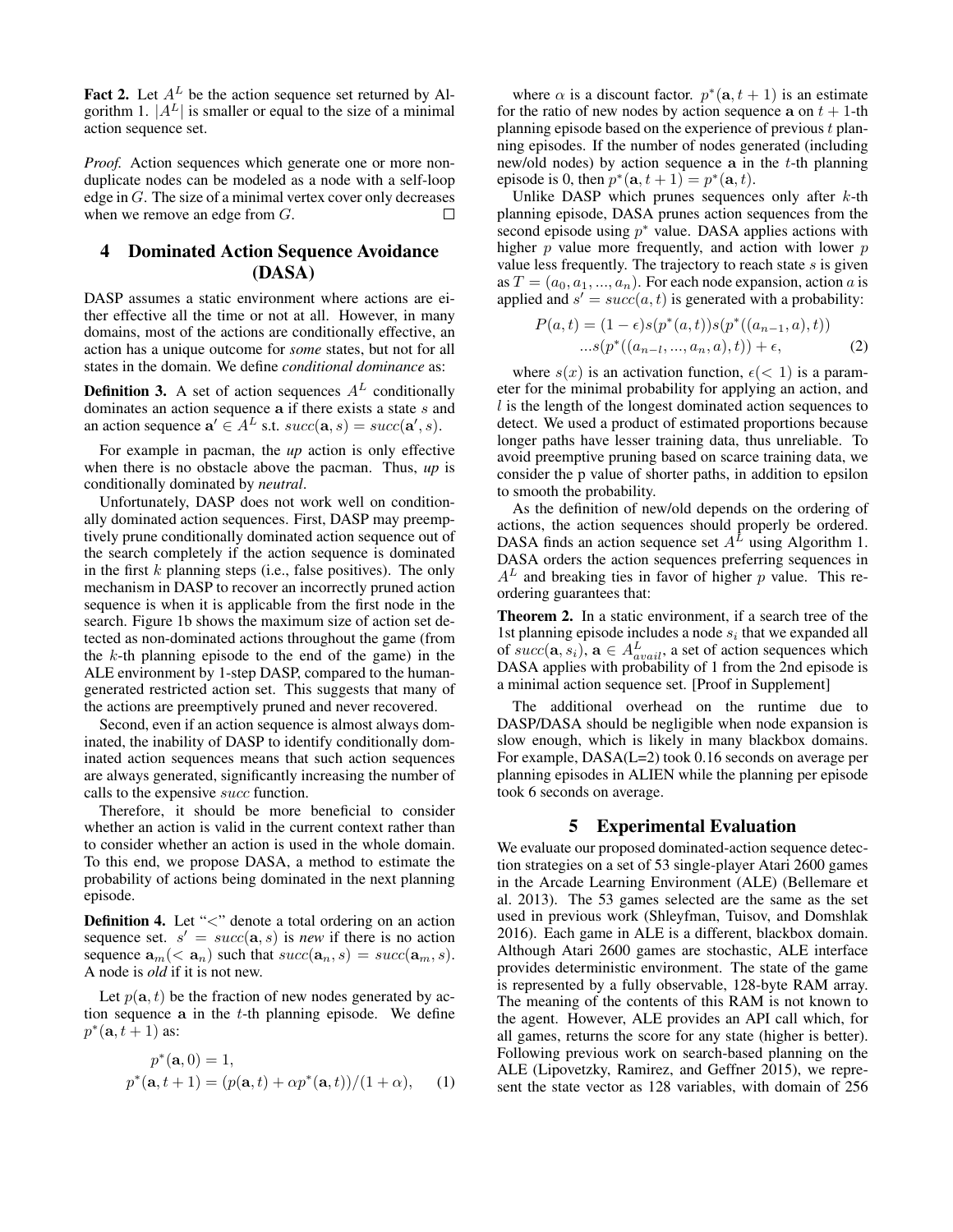values. ALE provides a an API which returns the *restricted* action set, which is a *hand-coded* set of minimal actions for the game. We use this hand-coded restricted action set as one of the baselines against which our DASD strategies are evaluated.

We evaluated p-IW(1) (Shleyfman, Tuisov, and Domshlak 2016), IW(1)(Lipovetzky and Geffner 2012), and Breadthfirst search algorithms with the following action set determination policies.

- default: use all available action set
- restricted: use (hand-coded) restricted action set
- DASP1: 1-step DASP  $(L = 1)$ .
- DASA1: 1-step DASA  $(L = 1)$ .
- DASA2: 2-step DASA  $(L = 2)$ .

Following (Lipovetzky, Ramirez, and Geffner 2015), we discounted the accumulated reward as  $R(s') = R(s) + R(s)$  $\gamma^{d(s)+1}r(s, a)$  where s is the parent node of s', and the discount factor was set to  $\gamma = 0.995$ . A maximum budget of 10,000 simulated frames is applied. This simulated frames limit is roughly equivalent to limiting the lookahead time, as most of the time in the planning is spent in calls to the emulator. For example, in ALIEN, p-IW(1) with DASA2 used >99% of the time for running simulator.

As with previous work (Bellemare et al. 2013; Lipovetzky, Ramirez, and Geffner 2015), all algorithms cache simulation results, so simulations are not executed for cached states, and cached states do not count against the simulation frame budget. As the cost of reusing cached frame is negligible, we do not apply DASD pruning to cached states. We apply DASD pruning only to new frames which requires simulatins. Following previous work, all algorithms select an action every 5 frames (Bellemare et al. 2013; Lipovetzky, Ramirez, and Geffner 2015). That is, a successor node  $succ(a, s)$  in a search tree is a state after executing  $s \leftarrow Apply(a, s)$  five times to the parent node, thus (simulation frame budget)/ $5 = max$ . # nodes generated.

For DASP we use all available actions until 12 planning frames  $(5x12=60$  in-game frames). As the minimal vertex cover is NP-hard (Karp 1972), We calculate the optimal vertex cover if there are  $\leq$  5 nodes, and otherwise use a greedy algorithm which adds a vertex with the highest number of uncovered edges one by one. For DASA, we used a sigmoid function  $s(x) = \frac{1}{1 + e^{-5(x - 0.5)}}$ , minimal chance of applying action sequence  $\epsilon = 0.04$ , discount factor for p value  $\alpha = 0.95$ . To reduce the variance, each game was played 5 times, with the reported results averaged across these runs.

Table 1 and row "p-IW $(1)$ " in Table 2 show the performance of DASA and DASP applied to p-IW(1). Overall, DASA2 outperformed the default action set and restricted action set. DASA and DASP successfully pruned dominated actin sequences and expanded more nodes than baseline. Although the maximum number of generated nodes is fixed for all methods, DASA and DASP spent fewer resources for unnecessary node generation, resulting in deeper search and therefore, better scores. Note that cached nodes are included in the number of expanded nodes, and the depth of the search tree also includes the cached nodes.

Figures 1a show the average number of actions applied per state using DASA2 compared to the size of restricted action set. Figures 1b show the maximum number of actions detected as non-duplicate using DASP compared to the size of restricted action set. For DASA, the number of actions applied is expected to be higher because it every action is appied with at least the minimal probability  $\epsilon$ , so the number of applied actions exceeds the restricted action set size when the restricted action set size is small. The number of action applied is smaller when it successfully detects and prunes. DASP tends to have smaller action set size compared to restricted action set, especially when the restricted action set size is large. This is because DASP is aggressively pruning conditionally dominated actions before the states on which these actions have novel effects are discovered.

Table 2 shows the results for a smaller simulation frame budget (2000) on p-IW(1). With 2000 simulator frames, the maximum # of nodes generated (excluding cached nodes) is 400. Even with small search trees and thus less training data for learning, DASA and DASP successfully improves upon the baseline p-IW(1). DASA and DASP also improves the performance on IW(1) and BrFS (Table 2), showing that DASD is effective on wide range of search algorithms.

Results with Extended Action Set To see the scalability of DASA and DASP with a larger available action set, we implemented an extended action set which adds two spurious buttons with no effect to the Atari controller (1 directional joystick, a fire button, and two spurious buttons), for a total of 72 actions. The additional buttons have no effect, so for every action in the Atari action set, there are 4 equivalent actions in the extended action (but an agent has no prior knowledge of this). Row "p-IW(1) (extd)" in Table 2 compares the scores using the extended action set on p-IW(1). We observed that  $p$ -IW(1) without DASD suffers from the sheer amount of available actions, and the number of nodes expanded was about 27% on average compared to the standard 18-action setting. Although DASA2 performed worse compared to the original 18 action setting, we observed that the number of applied actions per state is still decreasing at the end of the game.Therefore, given enough data for learning, we expect the performance of DASA2 to improve.

#### 6 Conclusion

We proposed DASD, an approach to speeds up search in black-box planning domains with expensive node generations by avoiding the generation of duplicate nodes. DASD identifies action sequences which result in the same resulting state, and learns a minimal set of non-dominated actions (and action sequences), which is then used to restrict node generation so that duplicate states are not generated. We first proposed DASP, which learns a static minimal action set which is valid throughout the course of a game. We then proposed DASA, which learns conditional minimal action sets which are dependent on the current context of the game. We evaluated DASP and DASA on 53 games in the ALE arcade game environment, and showed that DASD significantly improves the performance of black-box planning in these domains compared to baseline algorithms with-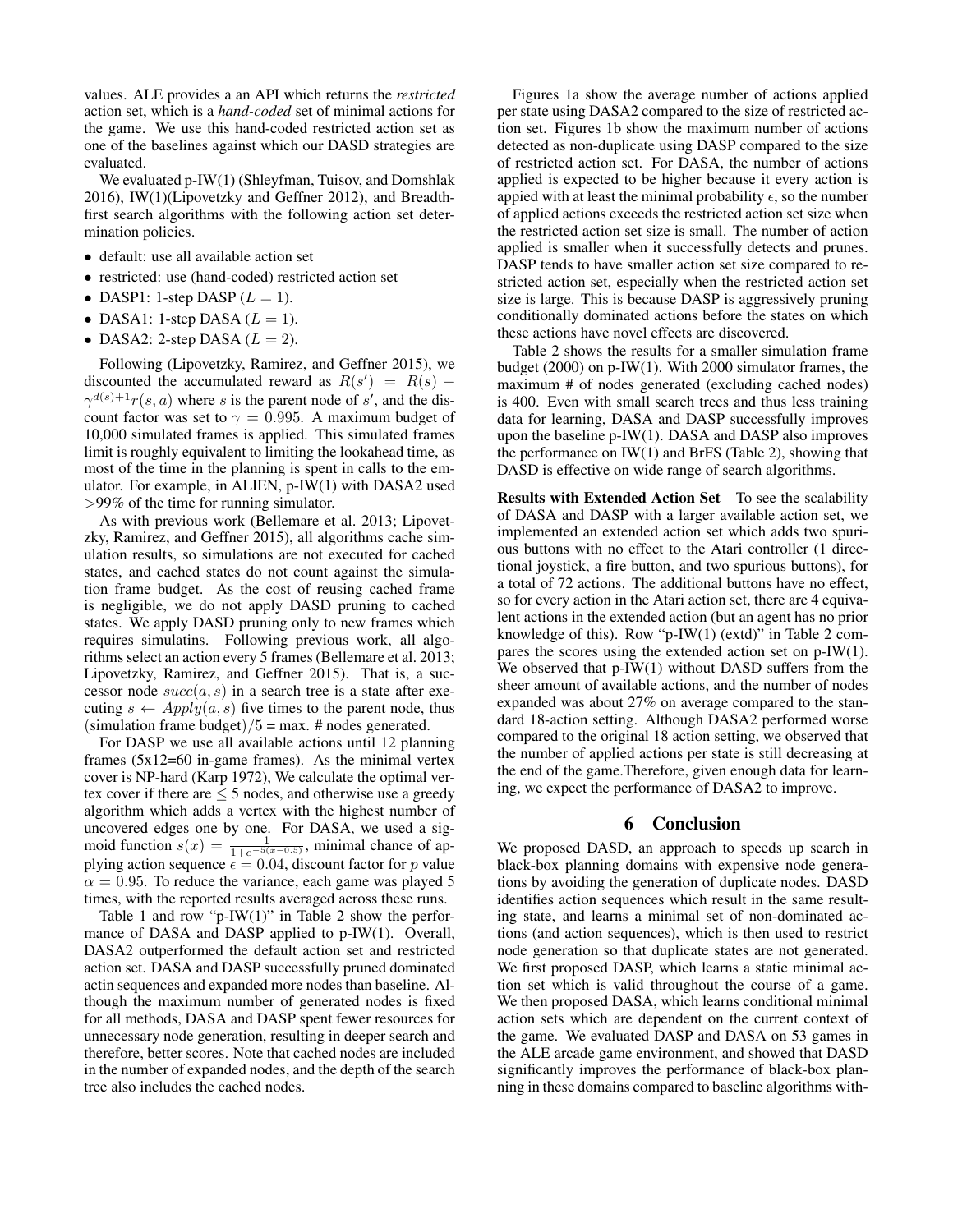

Figure 1: Figure 1a shows average number of actions applied for each node expansion using DASA2. Figure 1b shows the maximum size of action set detected as non-dominated in DASP1. [Larger figures and DASA1 in supplement]. Table 2 is comparison of the number of games scored the best. #Best includes ties, but excludes when all 5 algorithms have the same score. p-IW(1) (2000) is limited to 2000 simulation frames, while all others are limited to 10000 frames. For "extd", agent has two additional button in addition to the Atari controller, total of 72 available actions. The additional buttons have no effect on the game, but an agent has no prior knowledge of them. Overall, DASA2 outperformed other methods in all search algorithm.

out DASD. DASP was shown to yield performance comparable to using a human-generated set of minimal actions for a game, and DASA, by exploiting conditionally dominated actions, significantly outperformed both DASP and the human-generated minimal action set.

In this paper, we focused on eliminating short (1 or 2 step) dominated action sequences, and showed that this was sufficient for obtaining significant speedups. Many domains have many, longer dominated action sequences, but accurately learning longer sequences requires significantly more training data (longer / more numerous planning episodes). Future work will address this scaling issue.

DASP and DASA do not improve the score of a search algorithm if it exhausts a search node within the given computational resource. However, our methods help close the gap with real-time because it enables searching deeper with a much lower budget.

In this paper, we evaluated DASD on the ALE environment, which has 18 available actions. However, the Atari 2600 is a relatively simple environment, and modern gaming systems have significantly more complicated controllers (i.e., many more available actions). For example, the Playstation3 game controller has at least 9x9x2x2x2x2 = 1296 available actions. In such complex environments search-based approaches will be overwhelmed by dominated actions without effective DASD. Our results for the extended action set (2 additional buttons) showed that the gap between DASD and the default grows significantly even with a modest increase in the number of available actions. Evaluation of DASD in more complex environments is future work.

In stochastic domains, one can repeatedly apply the same action to see the distribution of the outcome (Geffner and Geffner 2015). DASA should be able to extend to stochastic domains by redefining  $succ(a, s)$  as a set of possible resulting states. Applying DASA to stochastic domains (e.g. GVG-AI) is future work.

### References

Bellemare, M. G.; Naddaf, Y.; Veness, J.; and Bowling, M. 2013. The arcade learning environment: An evaluation platform for general agents. *Journal of Artificial Intelligence Research* 47:253–279.

Fox, M., and Long, D. 1999. The detection and exploitation of symmetry in planning problems. In *Proc. International Joint Conference on Artificial Intelligence*, volume 2, 956– 961.

Geffner, T., and Geffner, H. 2015. Width-based planning for general video-game playing. In *The IJCAI-15 Workshop on General Game Playing*, 15–21.

Karp, R. M. 1972. Reducibility among combinatorial problems. In *Complexity of computer computations*. Springer. 85–103.

Korf, R. E. 1990. Real-time heuristic search. *Artif. Intell.* 42(2-3):189–211.

Lipovetzky, N., and Geffner, H. 2012. Width and serialization of classical planning problems. In *Proc. European Conference on Artificial Intelligence (ECAI)*, 540–545.

Lipovetzky, N.; Ramirez, M.; and Geffner, H. 2015. Classical planning with simulators: Results on the Atari video games. In *Proc. International Joint Conference on Artificial Intelligence*, 1610–1616.

Pochter, N.; Zohar, A.; and Rosenschein, J. S. 2011. Exploiting problem symmetries in state-based planners. In *Proc. AAAI Conference on Artificial Intelligence (AAAI)*.

Shleyfman, A.; Tuisov, A.; and Domshlak, C. 2016. Blind search for Atari-like online planning revisited. In *Proc. International Joint Conference on Artificial Intelligence*, 3251–3257.

Taylor, L. A., and Korf, R. E. 1993. Pruning duplicate nodes in depth-first search. In *Proc. AAAI Conference on Artificial Intelligence (AAAI)*, 756–761.

Wehrle, M.; Helmert, M.; Alkhazraji, Y.; and Mattmüller, R. 2013. The relative pruning power of strong stubborn sets and expansion core. *International Conference on Automated Planning and Scheduling (ICAPS)* 1–9.